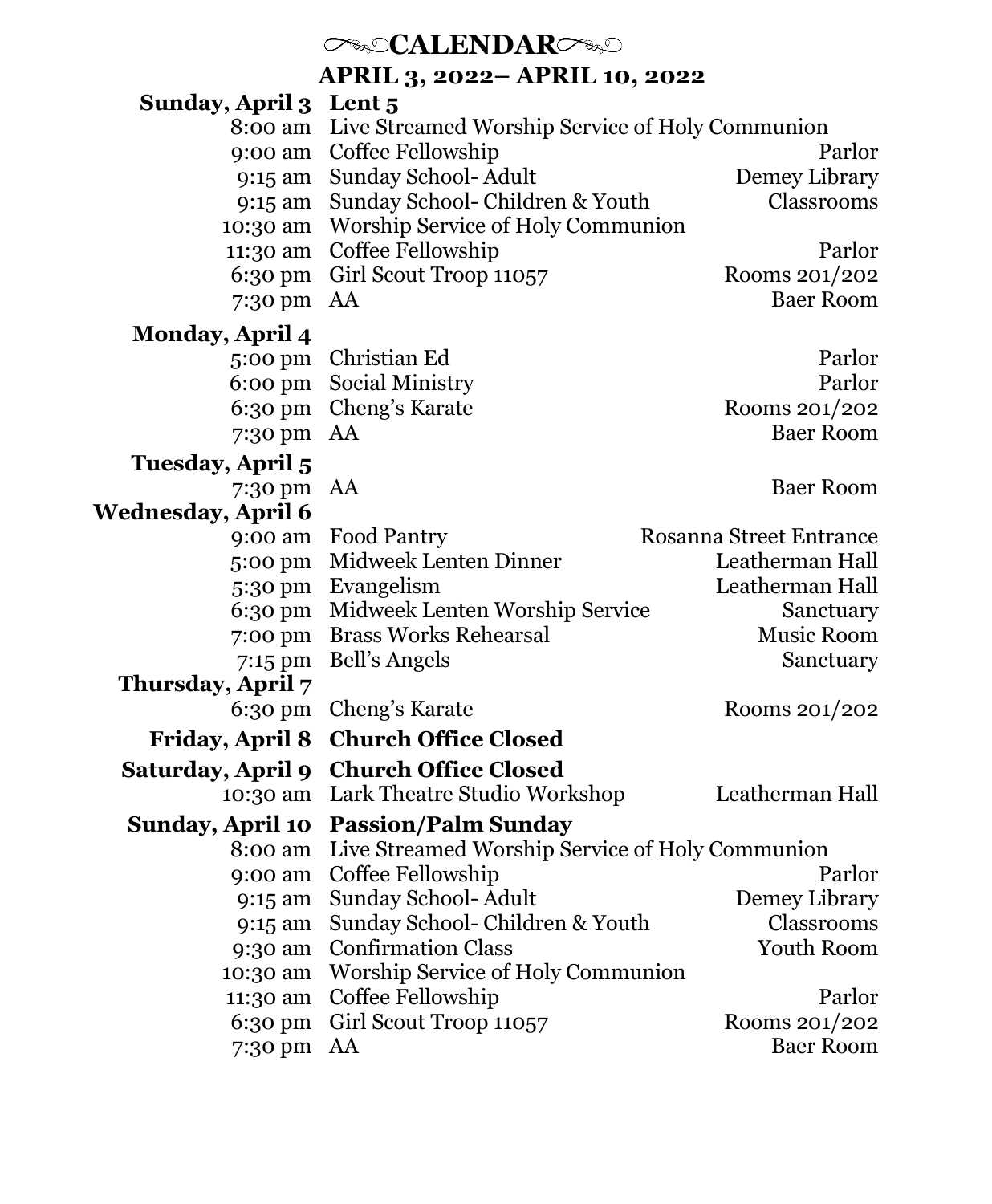## **ANNOUNCEMENTS**

#### **SCAFFOLDING ON MAIN STREET**

Restoration Artisans have been hired to repoint the brownstone at the front of the church on Main Street. For the next few weeks, you will see scaffolding that has been set up to facilitate this restoration.

## **SOCIAL MINISTRY**

**Lenten Sock Drive through Palm/Passion Sunday** Socks are one of the items most needed by the homeless and transient population. Bring your donations to the narthex and place them in the large sock. Socks will be divided between Christ Lutheran Harrisburg and the Bethesda Mission. So far, we have collected **402** pairs of socks. Help us beat last year's record of 602 pairs of socks!

# **WORSHIP**

**Last Sunday to Order Your Easter Flowers** Each Easter flower is \$11.00. Please complete an order form, found on the table in the narthex and drop off at the church office or the collection plate on Sunday. Print clearly and use a separate form for each dedication. *The deadline to place your orders is Monday, April 4, 2022.*

## **March Sunday Coffee Fellowship** hosted by: The Choir

**First Communion Classes** Pastor Dave will be offering First Communion Classes during the Sunday School Hour (9:15 am to 10:00 am, upstairs classroom). First Communion Classes are for any children ages 5 and up. First Communion classes will be the 3rd Sunday of each month. See Pastor Dave for more information

# **HUMMELSTOWN FOOD PANTRY NEEDS**

Thank you for your continued support and donations. Your food donations are greatly appreciated. **The following items are needed to stock the shelves:** Spam, spaghetti sauce, kidney beans, evaporated milk, and instant oatmeal.

# **ADULT SUNDAY SCHOOL**

**ADULT SUNDAY** SCHOOL

**9:15 am in the Demey Library** - We will be delving into the history and literature surrounding the last days of Jesus' life. AJ Levine sets the narrative in historical context and analyzes the risks and motives of the story's characters. Each session makes use of a video that is 8 to 10 minutes long.

April 3 – The Last Supper: Risking the Loss of Friends – The Last Supper Traditions Discussion Leader- Susan Zacher





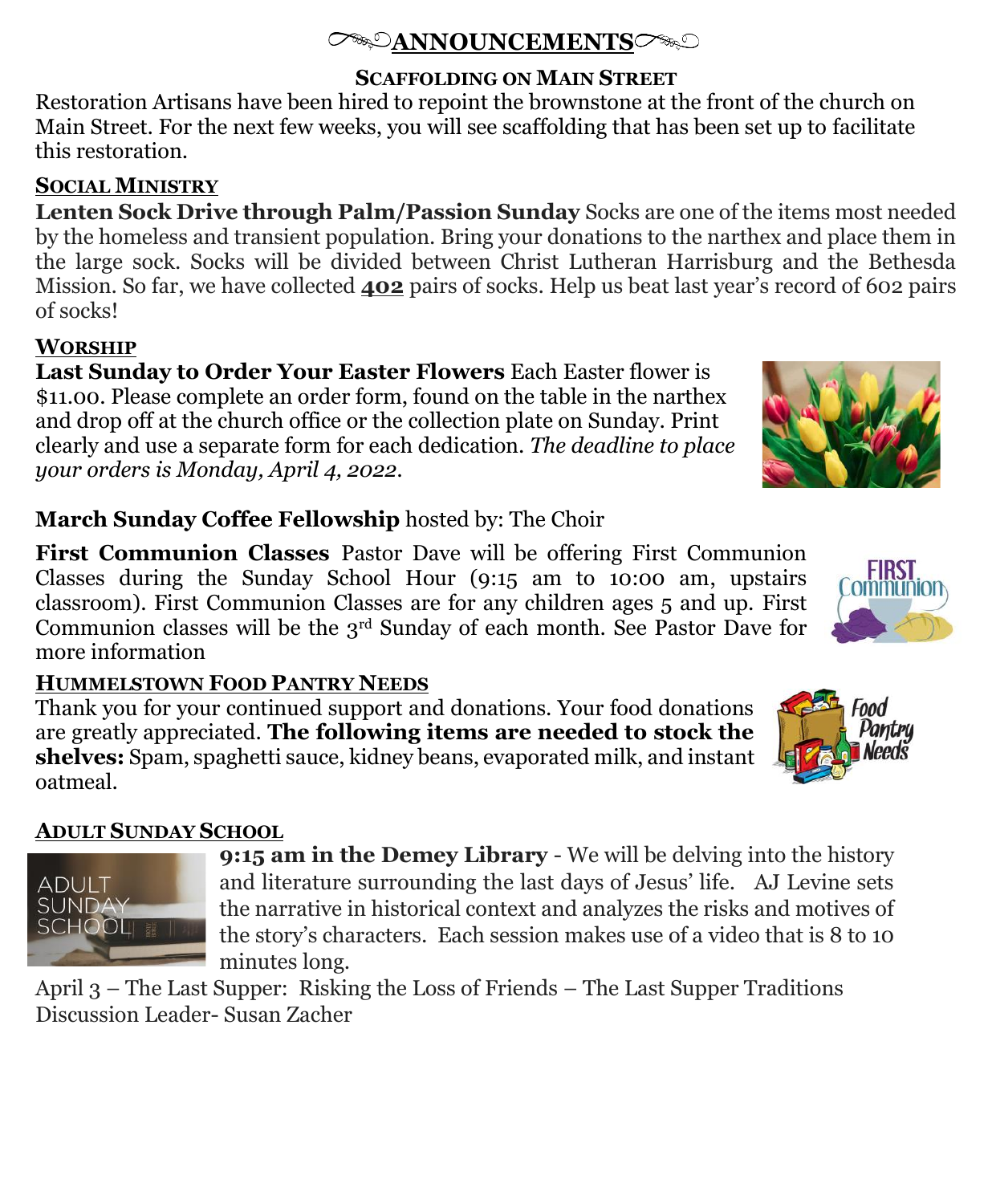# **WONDERFUL WOMEN OF GOD**<br>Women's The wonderfu



The wonderful women of God will be taking a short break. They will resume meeting again on Wednesday, April 27, 2022, at 10:30 am in the Demey Library to continue the lessons from Rob Bell's book "Love Wins."

#### **BIRTHDAYS & ANNIVERSARIES THIS WEEK**



Birthdays April 3– April 9, 2022

Riley Stephenson- 04/01 Connor Given- 04/02 Elizabeth Rager- 04/03 Patrick Donohue- 04/03 Patricia Logan- 04/05 Pamela Morgan- 04/05

Linda Smitley- 04/06 Elizabeth Wille- 04/09 Jana Higgins- 04/09 Patricia Horetsky- 04/09 Mabel Minella- 04/09

Anniversary April 3– April 9, 2022 Laura & Russell Shelley- 04/08

#### **FINANCIAL REPORT**

| <b>Week of 3/27/22</b> |                                 |                    |              |  |
|------------------------|---------------------------------|--------------------|--------------|--|
|                        | <b>UNIFIED</b><br><b>GIVING</b> | <b>SPONSORSHIP</b> | <b>TOTAL</b> |  |
| Prior Sunday 2022      | \$6,092                         | \$1,020            | \$7,112      |  |
| YTD 2022 Actual        | \$63,824                        | \$1,880            | \$65,704     |  |
| YTD 2022 Budget        | \$68,082                        | \$1,495            | \$69,577     |  |
| YTD 2022 Variance      | $(\$4,258)$                     | \$385              | $(*3,873)$   |  |
| YTD 2021 Actual        | \$68,520                        | \$1,020            | \$69,540     |  |